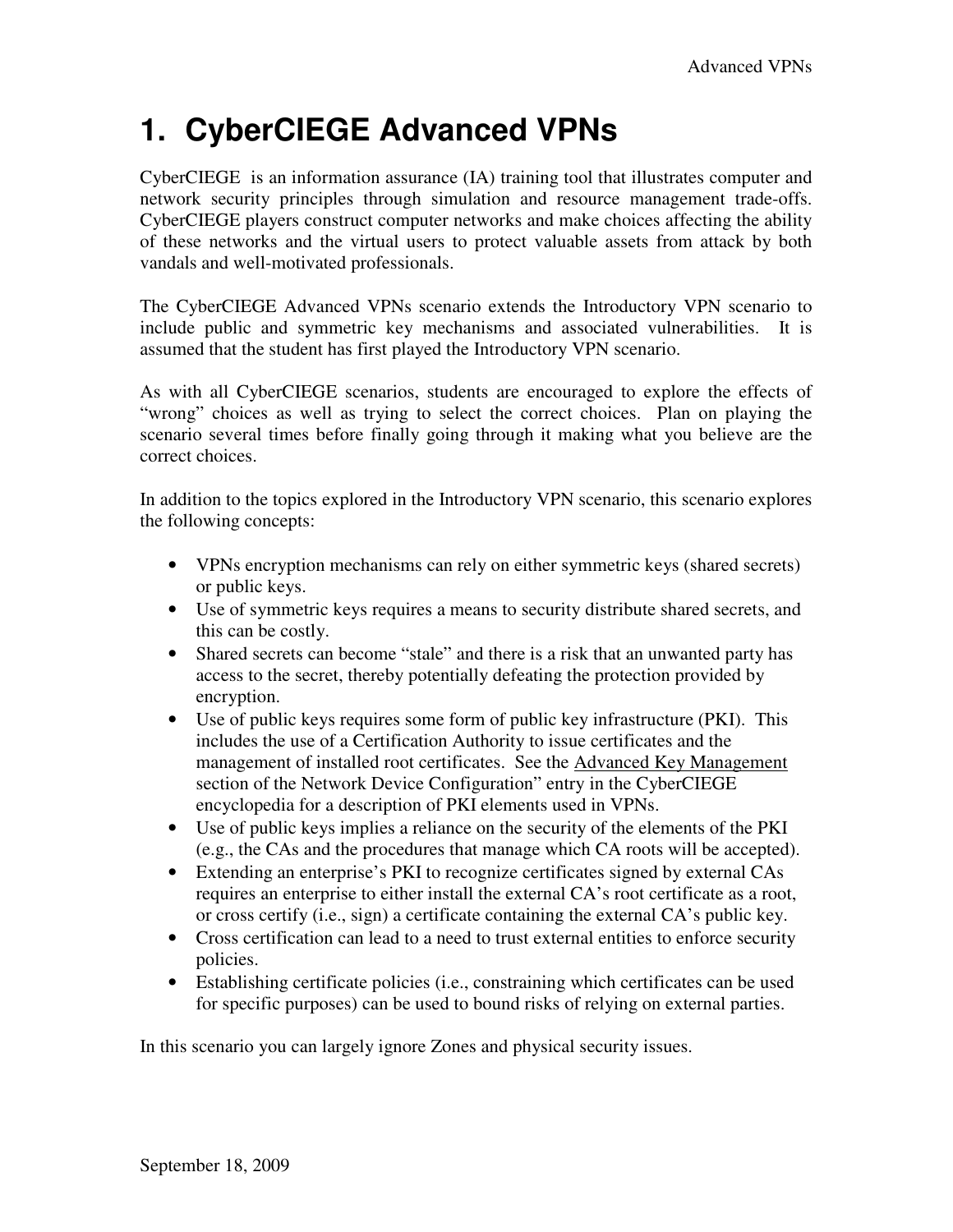## **1.1 Preparation**

From the "Campaign Player", select the "Encryption" campaign as seen in figure 1.

The player is expected to have first completed the "Introductory VPNs" scenario prior to playing this scenario.



**Figure 1: Select Virtual Private Networks and Click Play** 

Select the "Advanced VPNs" scenario from the scenario list. Then click the "Play" button.

Read the briefing and the objectives screens, and explore the encyclopedia (via the "F1" key). From the Cryptography entry in the "Tutorials and Movies" content page of the online help, view the "Public Key Infrastructure" movie. As you play the scenario, remember you can save the game at any time and come back to that state later. Also, the game automatically saves your state at each transition to a new phase.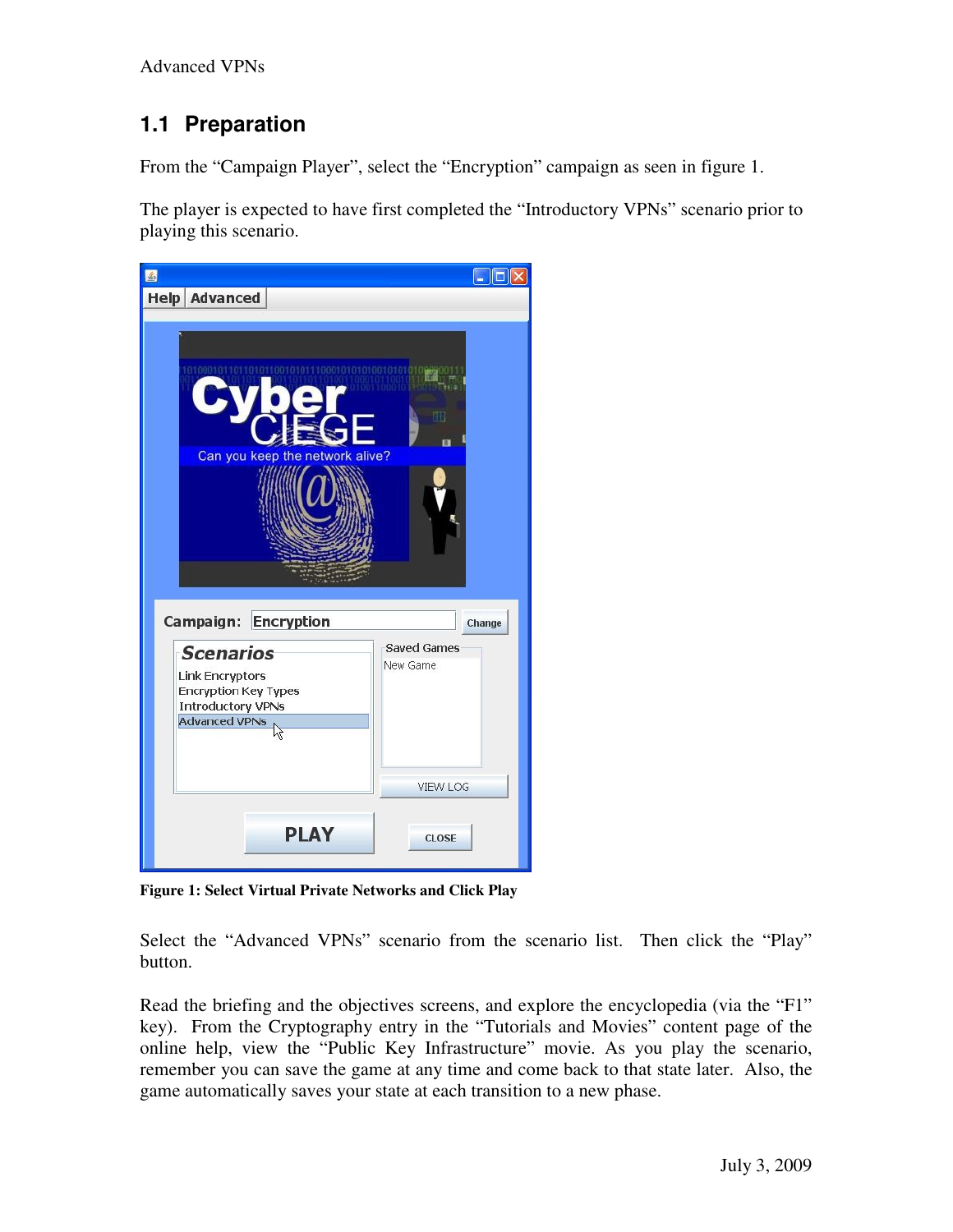## **1.2 Play**

### **1.2.1 Phase 1: Authenticate the Source of Asset Modifications**

In this phase you must deploy VPN gateways to ensure that only authorized individuals are able to modify the Marketing Roadmap asset.

- Click the Objectives tab to learn about your first objective.
- Click the ASSET tab to learn about the asset being protected
- Review the network topology via the NETWORK tab
- Press F1 to learn about using VPN gateways and VPN clients in CyberCIEGE.
- Run the simulation. What do you expect to happen?
- Find a way to protect the user's communications over the Internet. Deploy a VPN gateway at the main office and scrap the router. Go to the network screen and connect the Internet and the local LAN to the VPN gateway. Right click on the VPN gateway and select the protected network and define a connection profile.
- Decide whether you want to use symmetric keys or public keys. Try playing the scenario each way. If you choose public keys, you will need to select a CA and install one or more CA roots. You have an option of purchasing your own CA, or buying certificates from a public pay-per-cert CA. If you chose symmetric keys, you must select a "key identifier".
- Right click on Lisa's workstation and configure the VPN client.
- Beware of Adam, he has a VPN gateway that is configured to communicate with other VPN gateways and clients that belong to the enterprise.

#### **1.2.2 Phase 2: Web Access**

- Configure the connection profiles to permit the users to access the web. Each VPN component must have at least two connection profiles, the first would protect traffic destined for a specific domain (i.e., the domain of the remote user). The second profile would permit unprotected traffic to all other domains.
- Consider the implications of permitting web access to the enterprise computer systems and deploy countermeasures as needed.

### **1.2.3 Phase 3: Protect a Higher Motive Asset**

- Check your objectives and the value of the new asset you must protect
- Consider the risks of Trojan horses. What keeps them from sending high value data out to the Internet?
- Buy Harry a second workstation via which to access the web. Connect it to the VPN via a separate LAN and configure the connection profiles such that traffic from the LAN having high value data must always be protected.
- Buy Lisa a second workstation and connect it to her router. Configure her original workstation connection profiles such that traffic is always protected.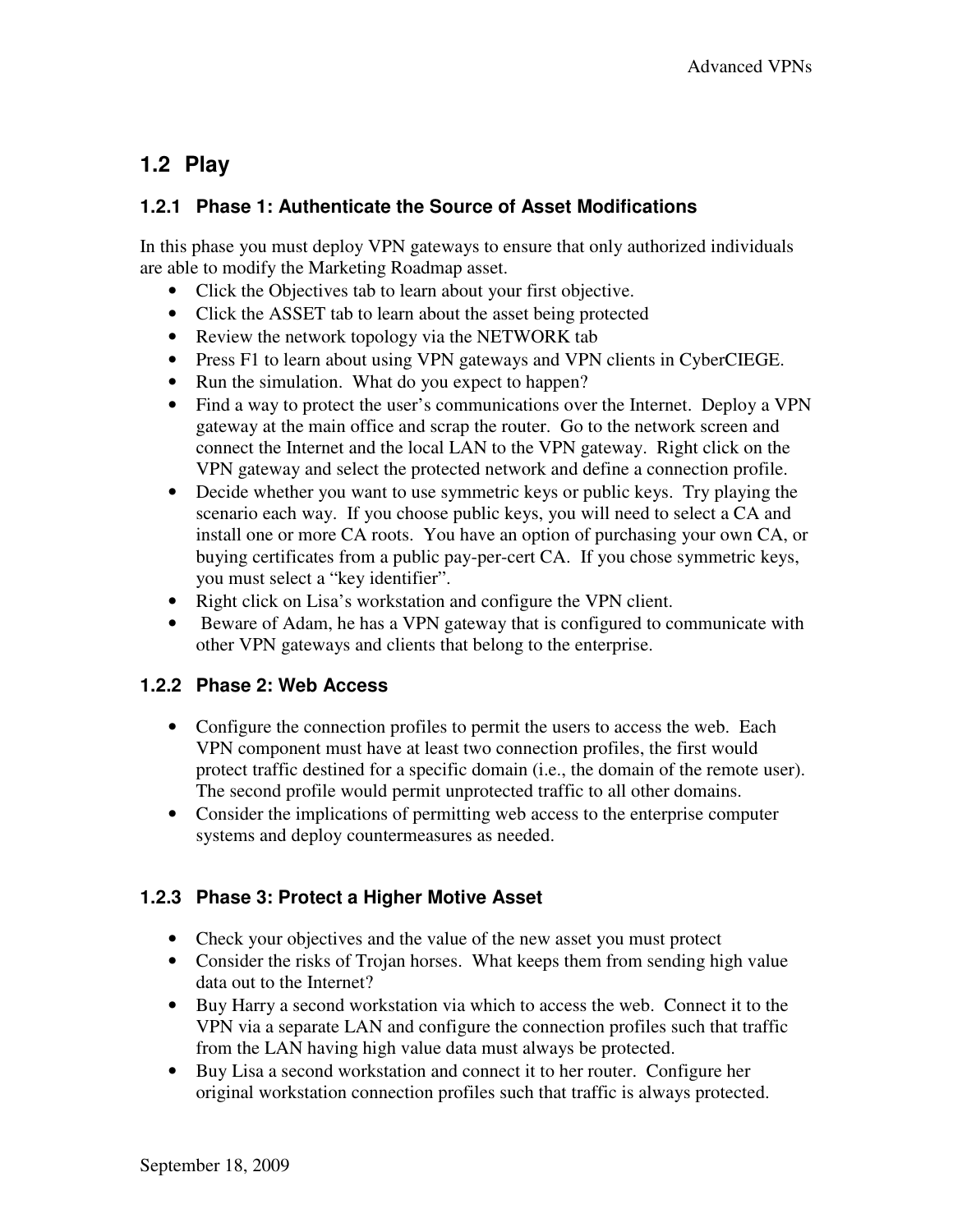• Locking down the configuration of a gateway is easier than is locking down the configuration of a user's workstation. Investigate the use of "measured boot" to ensure that Lisa's VPN client only works when her workstation is in an expected state.

#### **1.2.4 Phase 4: Deploy a High Assurance VPN Gateway**

Check the objectives. You now must protect a very high value asset from disclosure. The assurance of the VPN gateways that you could afford to purchase in phase 1 is not sufficient to protect new assets.

- Click the ASSET tab to learn the value of the new asset that must be protected
- Consider deploying high assurance VPN gateways.

#### **1.2.5 Phase 5: Use PKI to purchase from an external vendor**

- Check the objectives. You must let Harry communicate with an external vendor who has their own PKI and CA.
- Look into the possibility of cross certifying certificates and the use of "Certificate" Policies" with your connection profiles. Also, note the vendor is quite promiscuous and will cross certify your CA's certificate should you purchase and start using one.

## **1.3 Clean Up**

Exit the scenario by clicking the **Quit** button in the GAME screen.

Collect the game logs into a zipped folder by clicking the "**Advanced**" menu button and selecting "**Collect Logs**". Feel free to provide comments on the game within the provided space. Enter your NPS User ID as the user name in the field. Then click "**OK**" to create the zipped file on the desktop.

If you are running the exercise in the NPS Lab:

- copy the logCollection.zip file from the VM's desktop

 - Minimize the VM (click on the "\_" in the grey bar at the top of the screen)

- paste it into the workstation host's desktop "CyberCIEGE-Logs" folder.

- if prompted to overwrite the file, click **Yes**.

If you are running the exercise outside of the NPS Lab:

 - please email the logCollection.zip file to CyberCIEGELogs@nps.edu.